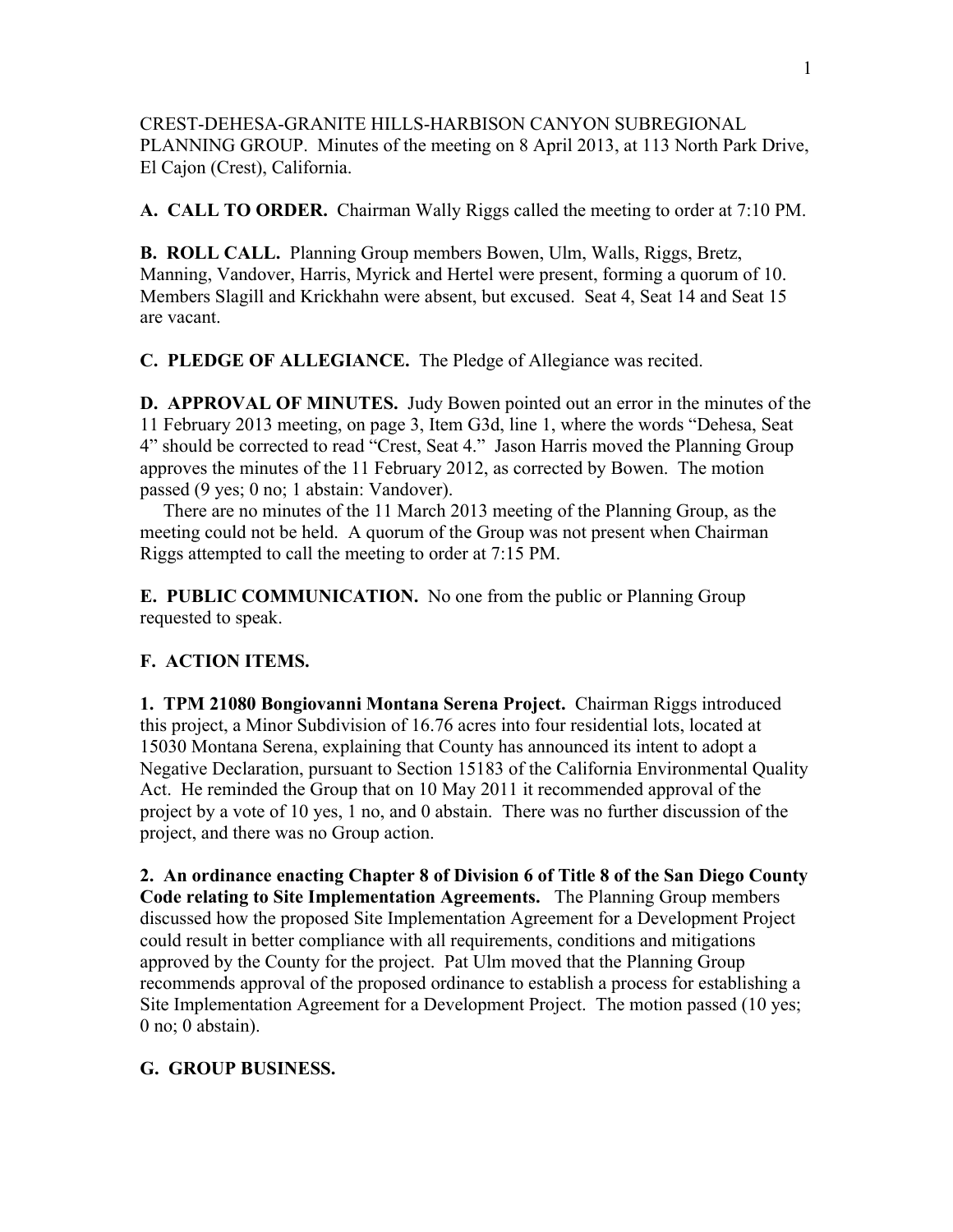**1. Announcements and correspondence.** Wally Riggs reviewed for the Group correspondence from the County about the Draft 2013 General Plan Cleanup. Most of the cleanup changes occur in other County areas outside the Subregion. A large area of Open Space, south of Mountain View and uphill from Harbison Canyon, is proposed for approval as a Land Use designation change within the Subregion.

Mary Manning described contacting AT&T concerning the unfinished second cell phone tower project on the Crows Nest in Harbison Canyon, and the lack of the monopole broadleaf mitigation tree. She learned the property owner is in litigation with AT&T, and when the legal issues are resolved the cell phone tower project, with the mitigation tree, will be completed.

 Lory Walls reported that she attended a County Trails meeting at Supervisor Jacobs office which included a discussion about a plan initiated by California Department of Fish and Wildlife to review public hiking and riding trails that cross Fish and Wildlife property to consider the possibility of closing sections that negatively impact sensitive, protected wildlife resources. Supervisor Jacobs has arranged an opportunity to meet with Fish and Wildlife officials and walk and discuss a recently closed section of the California Hiking and Riding Trail near Four Corners on Route S-2, on Tuesday, 16 April; and interested members of the public are welcome.

**2. Expense reimbursement requests.** Wally Riggs requested that the Planning Group approves a reimbursement to him of \$124.00, for the Group's U.S. Post Office Box annual rental fee. Pat Ulm moved the Group approves this request. The motion passed (9 yes; 0 no; 1 abstain: Riggs).

## **3. Discussion and Group action items.**

**a. Continuation of Website.** Chairman Riggs introduced to the Group Mr. Dan Hertel, who has volunteered to assist the Planning Group in continuing and updating its website, www.crestplanning.org.

**b. Authorization of payment for use of CCA room.** The cost for using the Crest Community Association meeting hall for the Group's regular meetings in January, February, March and April is \$60 per night, for a total of \$240 for the four meetings. Phil Hertel moved the Planning Group approves payment by the County of \$240 to the CCA for the use of its facility for the Group's regular monthly public meetings. The motion passed (10 yes; 0 no; 0 abstain).

**c. Declaration of Seat 4 (Crest) vacancy.** Chairman Riggs informed the Group that Ryan Darcy sent him an email resignation notice concerning his Seat 4 position on the Planning Group. Jack Vandover moved the Planning Group declares Seat 4 (Crest) vacant. The motion passed (10 yes; 0 no; 0 abstain).

 Chairman Riggs stated that Seat 4, Seat 14 and Seat 15 would all be advertised as vacant, and that candidates interested in nomination for appointment to these vacant seats will be invited to apply to the Group.